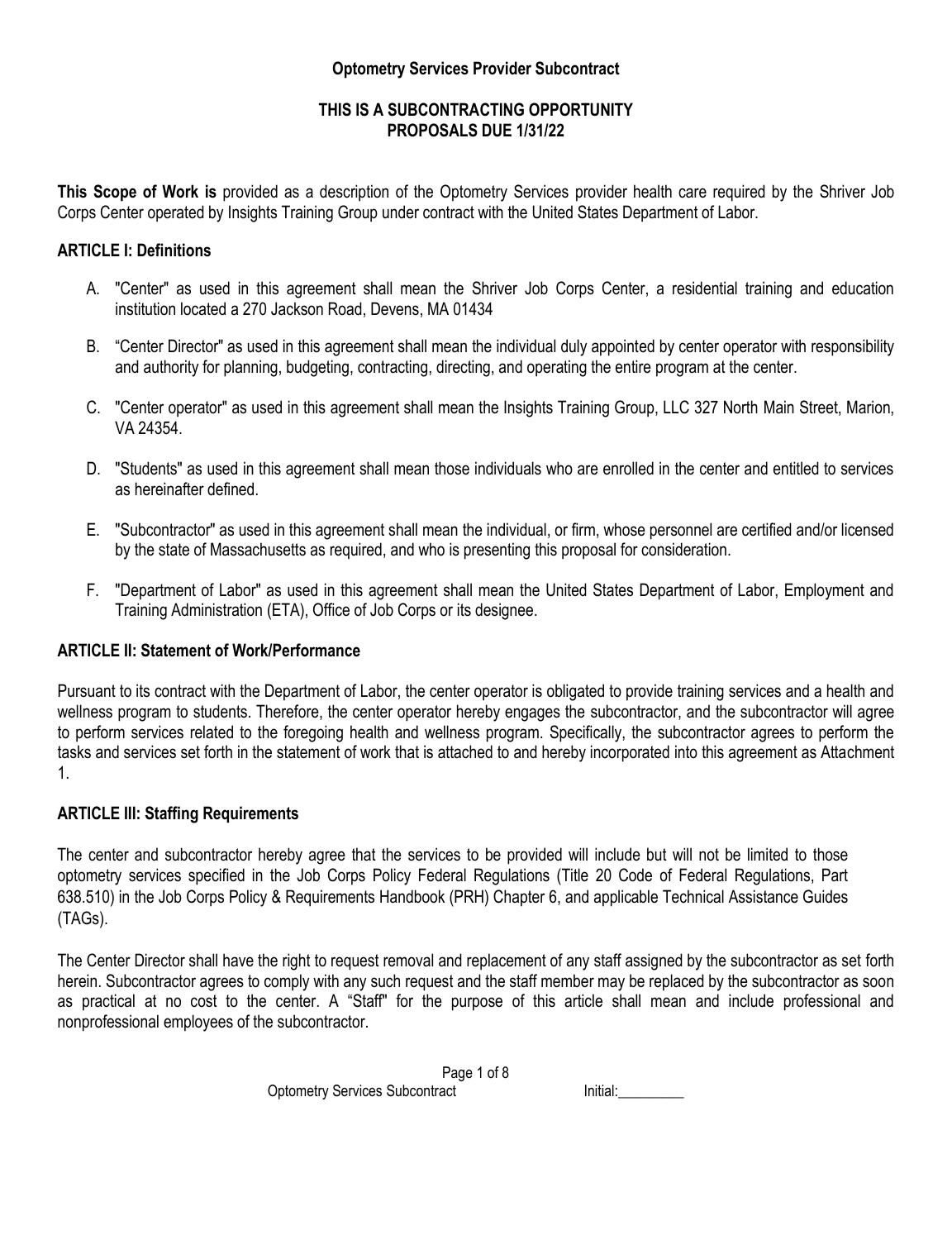# **ARTICLE IV: Period of Performance**

Standard facility contract year runs from December 1<sup>st</sup> through November 30<sup>th</sup> of the following year. The parties mutually agree that this agreement shall be in effect from the point when an award notification is provided to the subcontractor by the Center's Purchasing Agent. The agreement also includes the possibility of 12-month extensions as approved.

### **ARTICLE V: Compensation/Payment/Limitation**

### **A. Compensation**

Remuneration for services rendered will be at a dollar-per-hour rate for:

SJCC 2021 CONTRACT YEAR (December 1, 2021 through November 30, 2022) or whatever the remaining balance of the contract year shall be. This also includes any continuation of services as approved with the inclusion of optional year extensions if any are available.

### **B. Payment**

Payment shall be made within thirty (30) days of receipt by the center operator of an acceptable invoice.

### **ARTICLE VI: Indemnification and Insurance**

The subcontractor does hereby agree to indemnify and hold harmless the center operator; the center; the Department of Labor and their officers, agents, and employees from any claim, action, lawsuit or liability for injury or damage to any person or property arising out of performance of this agreement. The subcontractor is required to maintain a current professional liability policy with a limit of at least \$1,000,000 per claim, \$3,000,000 annual aggregate.

#### **ARTICLE VII: Independent Contractor**

This agreement is not intended by the parties to constitute or create a joint venture, partnership, formal business organization of any kind, or employer/employee relationship between the parties, and the rights and obligations of all parties shall be only those expressly set forth herein. Neither party shall have authority to bind the other except to the extent authorized herein. The parties to this agreement shall remain as independent contractors at all times, and neither party shall act as the agent for the other.

Subcontractor shall secure and keep current, at its own expense, all licenses and other certifications required by law or otherwise necessary to fulfill the statement of work. Subcontractor shall be solely and exclusively liable to third parties for all costs incurred by the subcontractor and for all claims of damage against the subcontractor arising out of or based on subcontractor's performance of this agreement, and is responsible for maintaining proper insurance, at the subcontractor's sole expense, to cover any and all such contingencies. Subcontractor shall also assume full responsibility for payment of any and all federal, state, and local taxes or contributions imposed or required under unemployment insurance, social security, and income tax laws, with respect to subcontractor's performance under this agreement.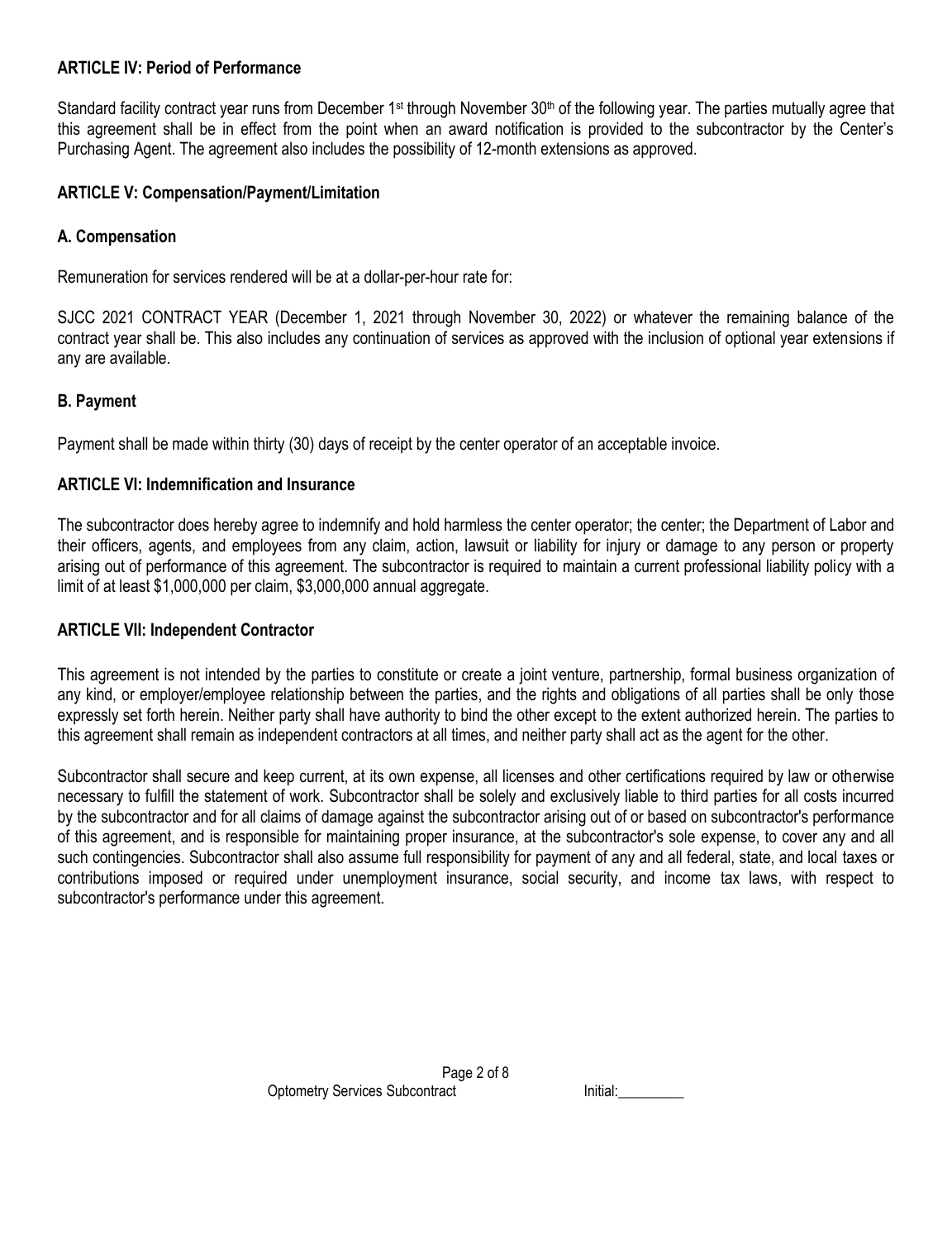# **ARTICLE VIII: Termination of Agreement**

This agreement may be terminated by the center operator, Department of Labor, or subcontractor upon thirty (30) days written notice. The notice shall be effective on the same date as duly posted in the United States mail, certified, addressed and postage paid. The notice shall be sent to the affected parties at:

| To the center:<br>Attn: Center Director | Shriver Job Corp Center                                                |  |
|-----------------------------------------|------------------------------------------------------------------------|--|
|                                         | 270 Jackson Road<br>Devens, MA 01434                                   |  |
| To the center operator:                 | Insights Training Group, LLC<br>327 N. Main Street<br>Marion, VA 24354 |  |
| To the Subcontractor:                   |                                                                        |  |
|                                         |                                                                        |  |

The center operator also reserves the right to terminate this agreement, in whole or in part, with or without notice.

# **ARTICLE IX: General Provisions**

The parties agree that the following provisions are applicable to this agreement:

- A. That the subcontractor agrees to perform its services in accordance with professional standards and policies, procedures, and guidelines as may be established, from time to time, by the Department of Labor and/or the center operator. The subcontractor further agrees and acknowledges that the Department of Labor and the center operator reserve the right to change, modify, alter, and revoke the said policies, procedures, and guidelines.
- B. That no services under this agreement shall be delegated or subcontracted without the express written permission of the center operator.
- C. That the center operator may at any time, by written order, make reasonable requests for amendments and additions, within the general scope of this agreement, in the definition of services and tasks to be performed, the time, and the place of performance thereof.
- D. That the subcontractor shall maintain confidential health records on each student. These records shall be maintained in accordance with all Department of Labor and Job Corps standards and shall be the property of the Department of Labor.
- E. That the subcontractor shall make no public statements with respect to this agreement or its work there under and shall issue no public statements or advertising or conduct research related thereto without the prior written approval of the Center Director and the Department of Labor.
- F. That the subcontractor shall provide the center operator with current copies of professional licenses and insurance certificates.
- G. That it is understood and agreed that the services provided by subcontractor are subject to monitoring and review by the

Page 3 of 8

Optometry Services Subcontract **Initial:** Initial: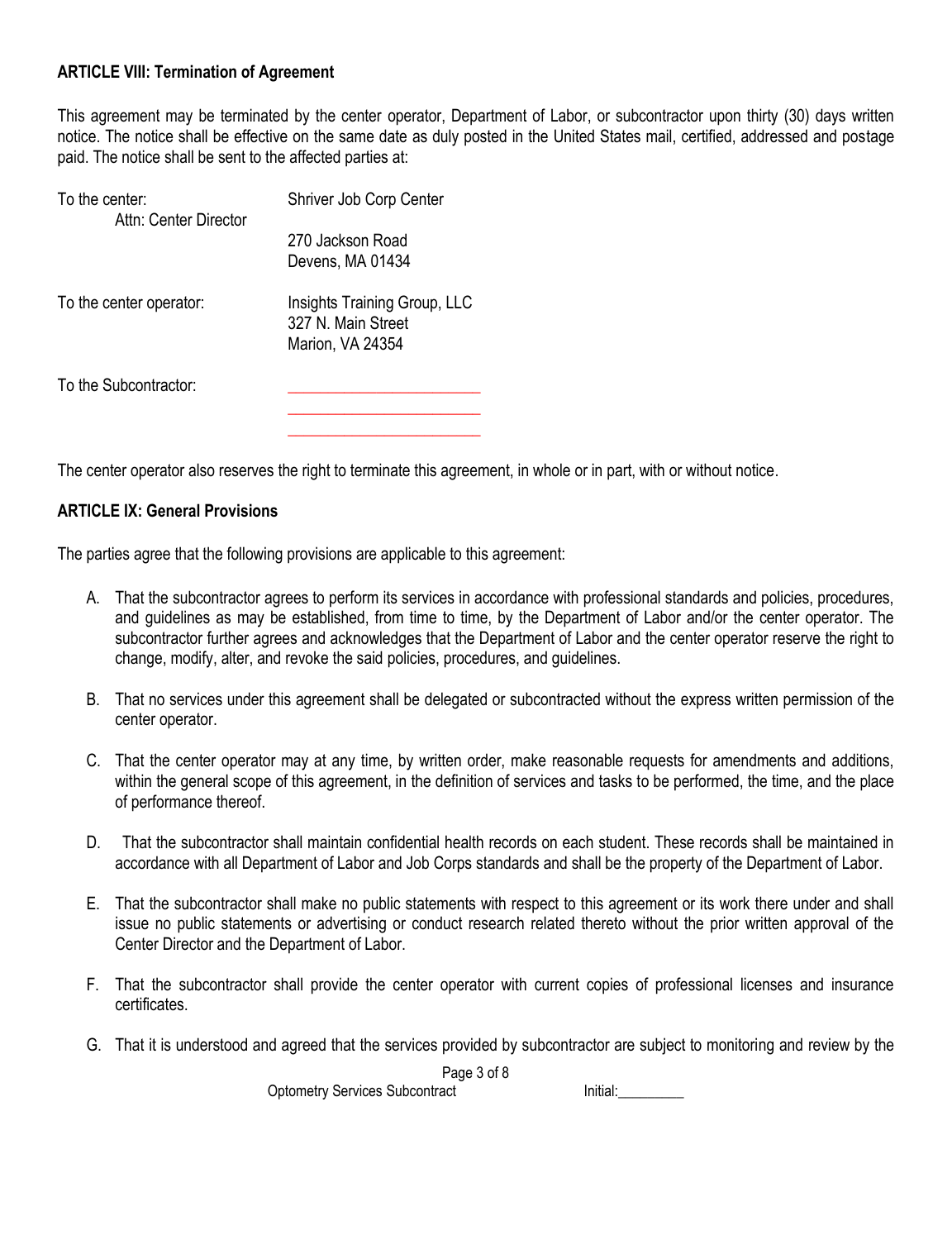Department of Labor.

- H. That this agreement is subject to the terms and conditions of the center operator's prime contract and certain provisions contained therein may be applicable to subcontractor. It is hereby understood and agreed that the provisions set forth in Attachment 2, if any, are hereby incorporated into this agreement by reference and shall have the same force and effect as though set out in full text herein.
- I. The agreement shall be construed and enforced in accordance with the laws of the state of Massachusetts.
- J. If any term or provision of this agreement is held to be illegal, invalid, void, and/or unenforceable, for any reason, such term or provision shall be fully severable; this agreement shall be construed and enforced as if such illegal, invalid, void, and/or unenforceable term or provision had never comprised a part of this agreement; and the remaining terms and provisions of this agreement shall remain in full force and effect.
- K. This agreement can only be modified in writing executed by each of the parties or their authorized agents.
- L. This writing is intended by the parties to .be the final expression of their agreement and is a complete and exclusive statement of its terms, and all communications, negotiations, considerations, and representations, whether written or oral, between the parties with respect to the subject matter of this agreement are incorporated. Other than as specifically set forth in this agreement, no representations, understandings, and/or agreements have been made or relied upon in the making of this agreement.
- M. Evaluation of Award:

Insights Training group, LLC anticipates the award of a single contract as a result of this solicitation to the responsible offeror whose proposal is responsive to the solicitations and is determined to be the best value. Selection of the best value is determined through the process of evaluating strengths and weaknesses of each Offeror's proposal in accordance with the evaluation criteria stated herein.

In determining the best value, credentials are more important than past performance. Credentials and past performance combined are more important that cost.

Insights Training Group, LLC is more concerned with obtaining a proposal demonstrating superior credentialing and past performance than making an award at the lowest evaluated cost. Thus, the closer or more similar in merit that the Offeror's credentials and past performance are evaluated to be the more likely the evaluated cost may be the determining factor in selection for award. However, Insights Training group, LLC will not make an award at the premium in cost that it considers disproportionate to the benefits associated with the evaluated superiority of the Offeror's credentials and past performance.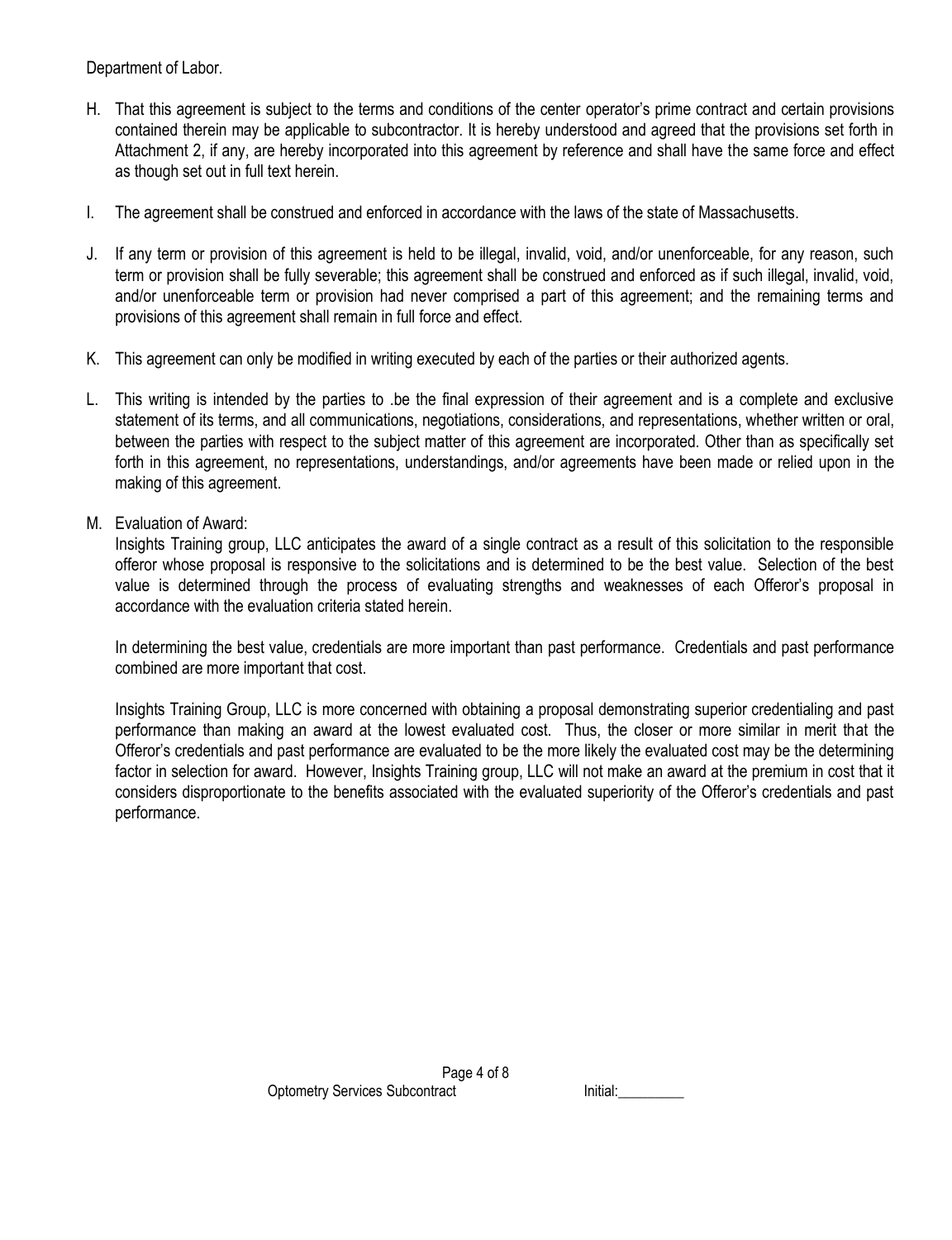### Attachment 1 **OPTOMETRY SERVICES SCOPE OF WORK**

# **Section A**

The center and the Optometry Service Provider hereby agree that the services to be provided will include, but will not be limited to, those health and wellness services specified in the Job Corps Federal Regulations (Title 20 Code of Federal Regulations, Part 638.510) in the Job Corps Policy and Requirements Handbook (PRH) Chapter 6, and applicable Technical Assistance Guides (TAGs). These services include:

- 1. Subcontractor shall provide a full and thorough Eye Examination to the students of the Shriver Job Corps Center, as requested by the Health & Wellness Director (HWD) or designee. Exam must include inspection of sclera, lids, conjunctiva, cornea, and eye positions.
- 2. Subcontractor shall provide quality laboratory services to fill prescriptions for glasses, replace broken lenses, as well as adjustment and repair of frames as required. All eyeglasses must meet American National Standards Institute (ANSI) standards.
- 3. Subcontractor shall permit students of the Shriver Job Corps Center to select any style that does not exceed the schedule price. Students who select frames in excess of the schedule price will be responsible for payment of additional charge, unless specifically authorized by the Shriver Job Corps Center. Payment shall be made directly to subcontractor. Subcontractor shall bill the Shriver Job Corps Center for only those costs approved and outlined on the fee schedule.
- 4. Contact lenses will provide only when improvement of vision would be substantially greater thanthat achieved from glasses. Subcontractor shall obtain verbal approval from the Health & Wellness Director (HWD) prior to prescribing contact lenses.
- 5. The Shriver Job Corps Center will refer all students with refractive errors of 20/40 or worse on the Snellen Chart and/or J/6 or worse on the Jaeger or similar chart.
- 6. Subcontractor must supply the Health & Wellness Director with a copy of the full examination to place in the student's Job Corps Medical Record. Subcontractor must abide by all HIPAA policies including posting a Job Corps HIPAA Notice in the Subcontractor's Office.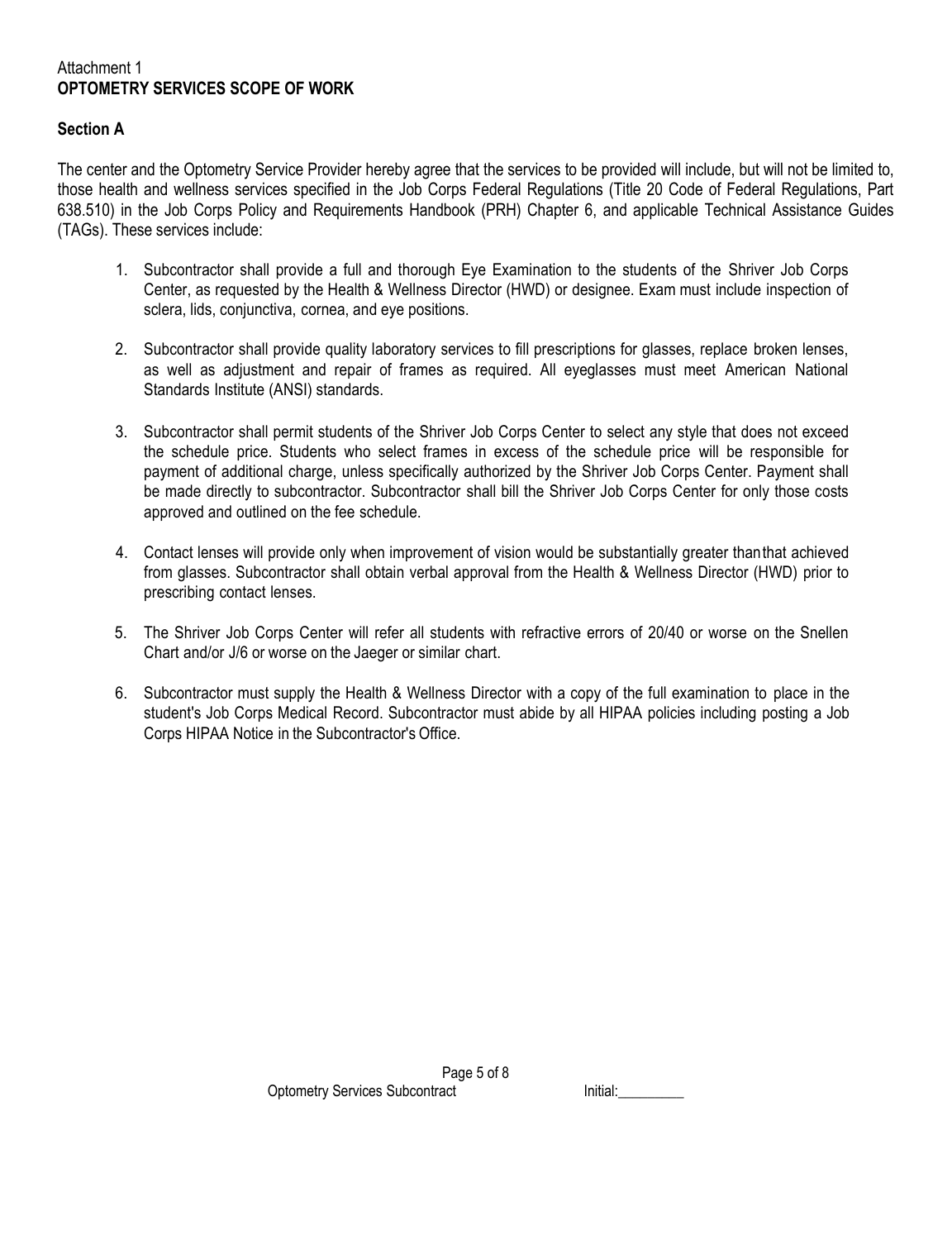# **OPTOMETRY SERVICES BID SHEET OFFER TO:** Insights Training Group, LLC (ITG), Wellness Department, Shriver Job Corps Center 270 Jackson Road, Devens MA 01434

# **Due January 31, 2022 by 5:00 p.m. EST**

Fee-For-Services must be provided for all services. ITG reserves the right to accept or reject, and/or contract separately with an independent provider without consideration of the bid, unless bidder specifies awards as "All or None."

|                                    | <b>Base Period</b>         | Option Period # 1          | Option Period # 2          | Option Period #3           |
|------------------------------------|----------------------------|----------------------------|----------------------------|----------------------------|
|                                    | Dec 1, 2021 - Nov 30, 2022 | Dec 1, 2023 - Nov 30, 2024 | Dec 1, 2024 - Nov 30, 2025 | Dec 1, 2025 - Nov 30, 2026 |
| <b>Material Charges</b>            | Rate                       | Rate                       | Rate                       | Rate                       |
| Single Vision Lenses with<br>Frame |                            |                            |                            |                            |
| <b>Bifocal Lenses with Frame</b>   |                            |                            |                            |                            |
| Trifocal Lenses with Frame         |                            |                            |                            |                            |
| Single Vision Lenses Only          |                            |                            |                            |                            |
| <b>Bifocal Lenses Only</b>         |                            |                            |                            |                            |
| <b>Trifocal Lenses Only</b>        |                            |                            |                            |                            |
| Frame Only                         |                            |                            |                            |                            |
| <b>Professional Fees</b>           | Rate                       | Rate                       | Rate                       | Rate                       |
| Eye Exam                           |                            |                            |                            |                            |
| Dispensing Fee Lenses              |                            |                            |                            |                            |
| Dispensing Fee Frame               |                            |                            |                            |                            |
| <b>Contact Lens Fitting</b>        |                            |                            |                            |                            |

Above rates include necessary labor, transportation, and supervision required to accomplish Scope of Work. Any additional charges for services or products that are not included in the above rates will be listed below:

| Requested Payment Terms: (Net 30, Net 15, etc.): _______________________________ | Date ___________________         |
|----------------------------------------------------------------------------------|----------------------------------|
|                                                                                  | Duns# __________________________ |
|                                                                                  |                                  |
| Signature:                                                                       |                                  |
|                                                                                  |                                  |

| шаг |  |
|-----|--|
|     |  |
|     |  |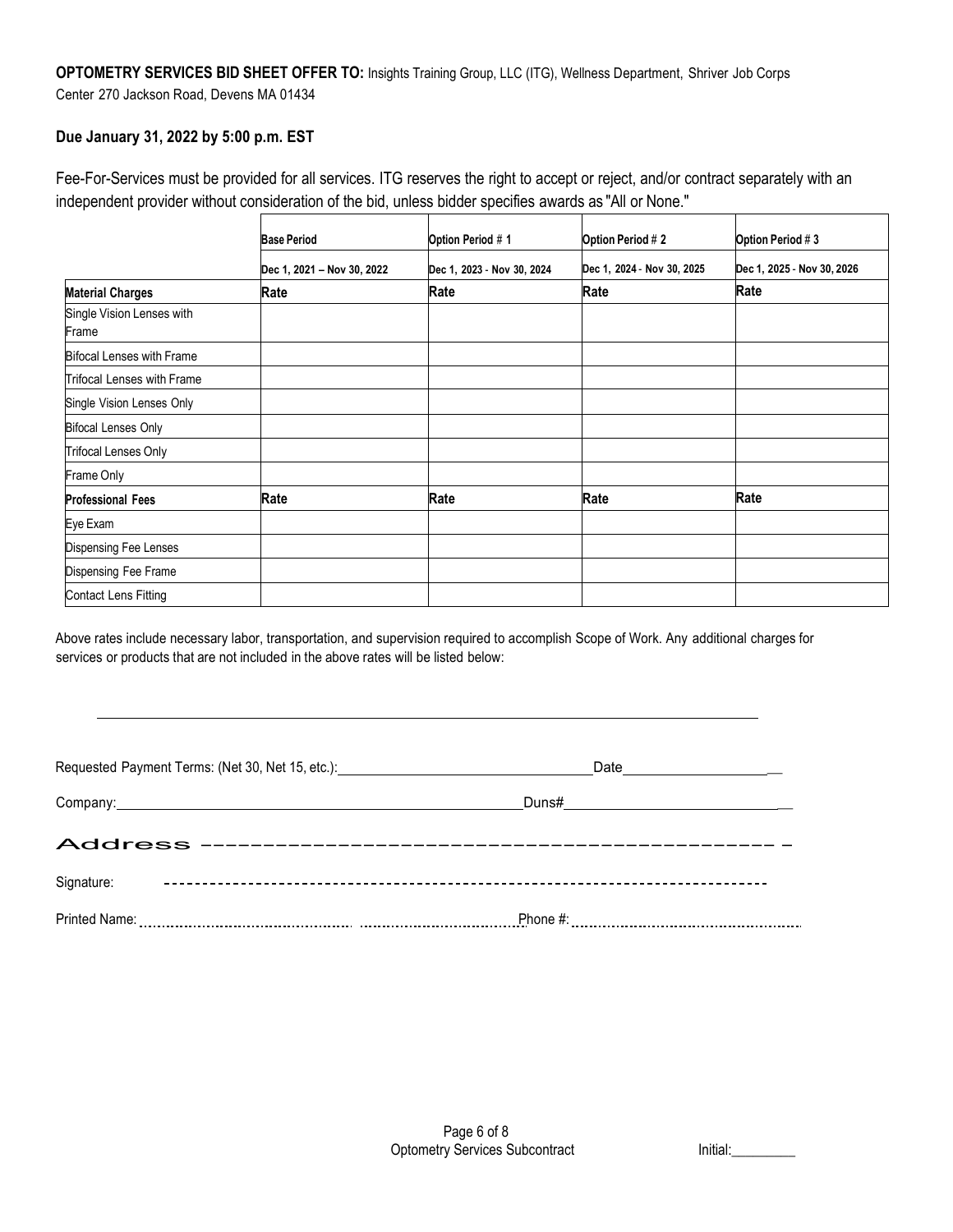# **Section B**

The Optometry Service Provider agrees to adhere to the policies, procedures, and guidelines established by Job Corps. The undersigned further agree that the optometry service provider will have primary responsibility to implement the program outlined above and may be assisted by the Job Corps National Office and/or health consultants. The optometry service provider, with the concurrence of the center director, may delegate by written and dated standing orders any of his/her responsibilities set forth in this contract to appropriate qualified staff. The optometry service provider may delegate professional responsibilities set forth in this contract to another full- or part-time optometry service provider only with the center director's prior concurrence and a prior review of the secondary providers qualifications by the regional director and regional medical consultant.

It is understood that the optometry services provided by the provider are subject to monitoring and review by Job Corps.

Under this agreement, the optometry service provider is an independent contractor and not an employee or agent of the contractor or the Department of Labor, Job Corps. The optometry service provider agrees to provide malpractice insurance to cover the optometry service provider professional services to students. The optometry service provider agrees to indemnify and save the center harmless from any expenses, including attorney's fees and also claims on account of damage to property or bodily injury (including death) which may be sustained by himself/herself or his/her employees in connection with work performed.

All research projects and/or publications relating to Job Corps health activities will first be cleared through the National Office of Job Corps, Washington, D.C.